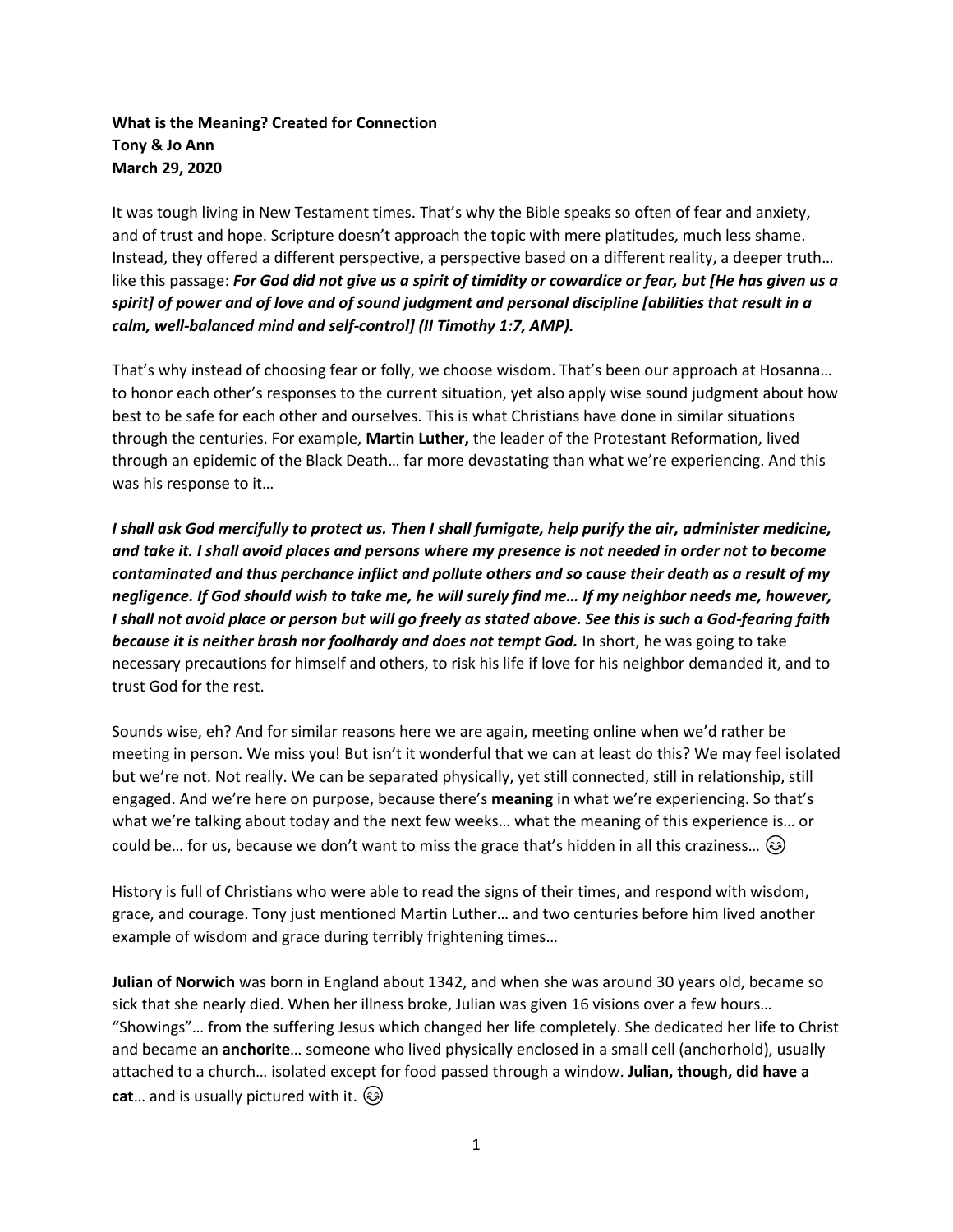Yet, even though she was physically isolated, she was **connected beyond the walls around her**…

**… to her community** – Julian lived in truly one of the worst times in history – a time of social turmoil, filled with famine and plague… which killed over 1/3 of the population. Carts piled with dead bodies were hauled past Julian's window. She was enclosed, but not cut off… and deeply connected to her neighbors as they came to her window for prayer, blessing, and spiritual direction. She loved her community… and for nearly 20 years, continued to ask Jesus to understand the visions, which seemed to utterly contradict the circumstances. She wanted to understand so that she might offer Christ's comfort and care to those beyond her window.

Julian was connected to her community… and also connected

…**to God** – No matter how bad things got, Julian never let go of her faith. She had lots of questions for God… and asked them… but she would not allow herself to be isolated from Christ. For decades, she remained connected to Jesus… through this ongoing prayer on behalf of others…

And staying connected to God in prayer meant that, through Him, she was also connected

…**to the world –** Julian knew that God was not only present with her in her cell… or through her to her community. Through Him, she was also connected to everyone in the world. She kept questioning Jesus about their well-being… and a lot about what would happen to those who never heard the Gospel. And Jesus would reassure her again and again… explaining the visions… like the one where she saw a **hazelnut in her hand**… and God showed her the meaning: **"It is all that is made…. It lasts and ever shall, for God loves it. And so have all things their beginning by the love of God… God made it... God loves it... and God keeps it."** God loves everything and everyone that He has created…

And this is the God we know and serve and are talking about here. The existence of this kind of God was a "revolutionary revelation" to the people of the first century. Nearly all of the ancient world believed that **gods lived in a physical location on earth.** But their longing for something or someone more and better was evident in the monument in Athens to "an unknown god". So when the apostle Paul visited there, and saw those temples and that monument, he told them who the unknown God was. Standing **on top of Mars Hill,** where the schools of philosophy would meet and argue about what was really real and really true, where I had the chance to stand just two weeks ago… he pointed up to the **larger hill of the Acropolis**, on which sat not one, but three famous temples to their gods, and said…

*The God who made the world and everything in it is the Lord of heaven and earth and does not live in temples built by human hands. And he is not served by human hands, as if he needed anything. Rather, he himself gives everyone life and breath and everything else… God did this so that they would seek him and perhaps reach out for him and find him, though he is not far from any one of us. 'For in him we live and move and have our being.' (Acts 17:24-28 NIV).*

Paul won some converts that day… because **it's good news**! Look beyond what you can know and see with your physical eyes, he said, to experience the reality that is always present… the God who has come to be with us… all of us… the invisible Spirit who fills the earth with his presence and even fills the space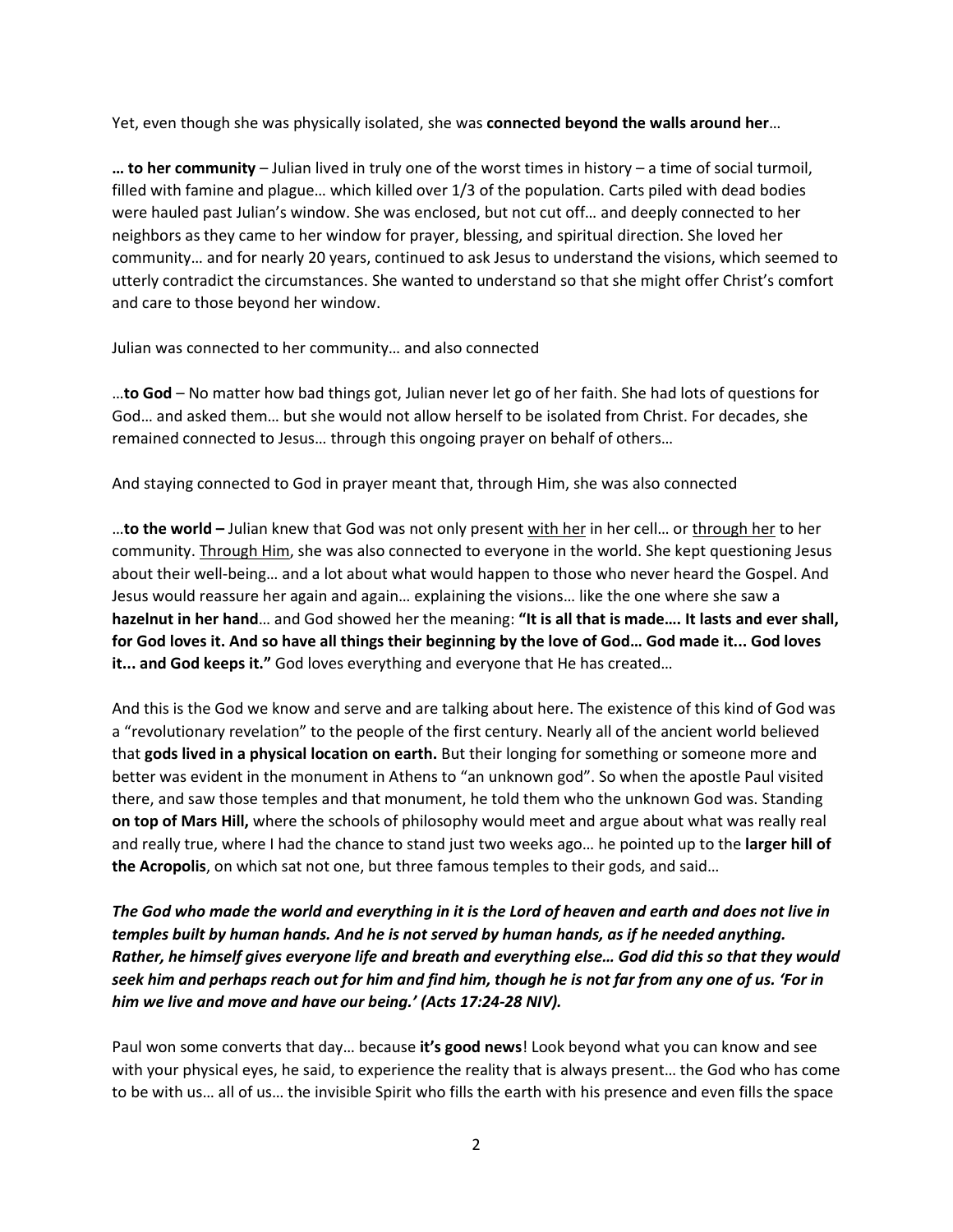between us. "In him we live and move and have our being." God is the breath of life for all humans, and his breath… his Spirit… is what connects us all, whether we're aware of it or not. His breath is the air we breathe. His presence is the water we drink. That's our **connection to the world,** like Julian's.

And then the Spirit offers to all the invitation to go even further… to be **connected to God,** again, like Julian was. The Bible says that God *gave us the very great and precious promises. With these gifts you can share in God's nature (II Peter 1:4 NCV).* We're not just worshipping God from afar; through his Spirit we actually share his life… we become one with him. The Spirit comes to dwell in us, and we live in him, and so we are connected with God far beyond the imaginations of even many who are Christians.

And that connection to God allows us to be **connected, then, to our community**, just like Julian was.... because it's the same Spirit in each of us… and that's one reason we honor each other. The Spirit of God in *me* recognizes, honors, and connects with the Spirit of God in *you*… wherever you are! We are connected by the Spirit… wherever we are! The Holy Spirit is the connection between each individual person… and, in Christ, the one who joins us together as one… the invisible Body of Christ

Julian called this spiritual union "Oneing"… *"The place which God takes in our soul he will never vacate, for in us is his home of homes, and it is the greatest delight for him to dwell there….The love of God creates in us such a oneing that when it is truly seen, no person can separate themselves from another person."* And this is the message Jesus proclaimed… the core meaning of the Gospel… As Paul explained to the Ephesians (4:2-6 ESV) -- *Be completely humble and gentle; be patient, bearing one another in love. Make every effort to keep the unity of the Spirit through the bond of peace. There is one body and one Spirit -- just as you were called to one hope when you were called -- one Lord, one faith, one baptism; one God and Father of all, who is over all and through all and in all.*

And one of the beautiful things this Union… this Oneing… creates is **Presence… "a person or thing that exists in a place without being seen.** *(Lexico/Oxford Dictionary)* Sounds kind of spooky or "woo woo" at first… but just consider that the only reason you can see and hear this message is because you and your device are anchored securely to the ground. Gravity holds everything in the universe together… its invisible "presence" can be experienced, but nobody can actually explain how gravity works! In the same way, we are all immersed in the invisible Presence of God's Spirit… which holds us together with God and each other in a way that nobody can actually explain… yet we experience its effects.

Like when you're in a room and someone enters unseen, **yet you "sense" someone is there**… or you may be in a crowd of people and have a "sense" of being looked at… so you look around and catch eyes with another person gazing at you… and sometimes, you're also able to "sense" by the look on their face or their body language why they are gazing at you...  $\circledS$  This invisible "sense"... this silent "knowing"... is a form of presence. Presence is an experience of our invisible connection with God and others…

After all, that's what God created us for, right? For connection with Him and each other? That's the story we are told in Genesis… that we were created in God's likeness and image… created by love (God is Love)… in love… for love. And after creating us, God stood back and gazed wordlessly on all He had made, all of its physical glory… and then God spoke, "Behold"… literally, an exclamation of deep inner satisfaction... "Oh my... it is VERY GOOD... it not only <u>looks</u> good/beautiful... but it IS good and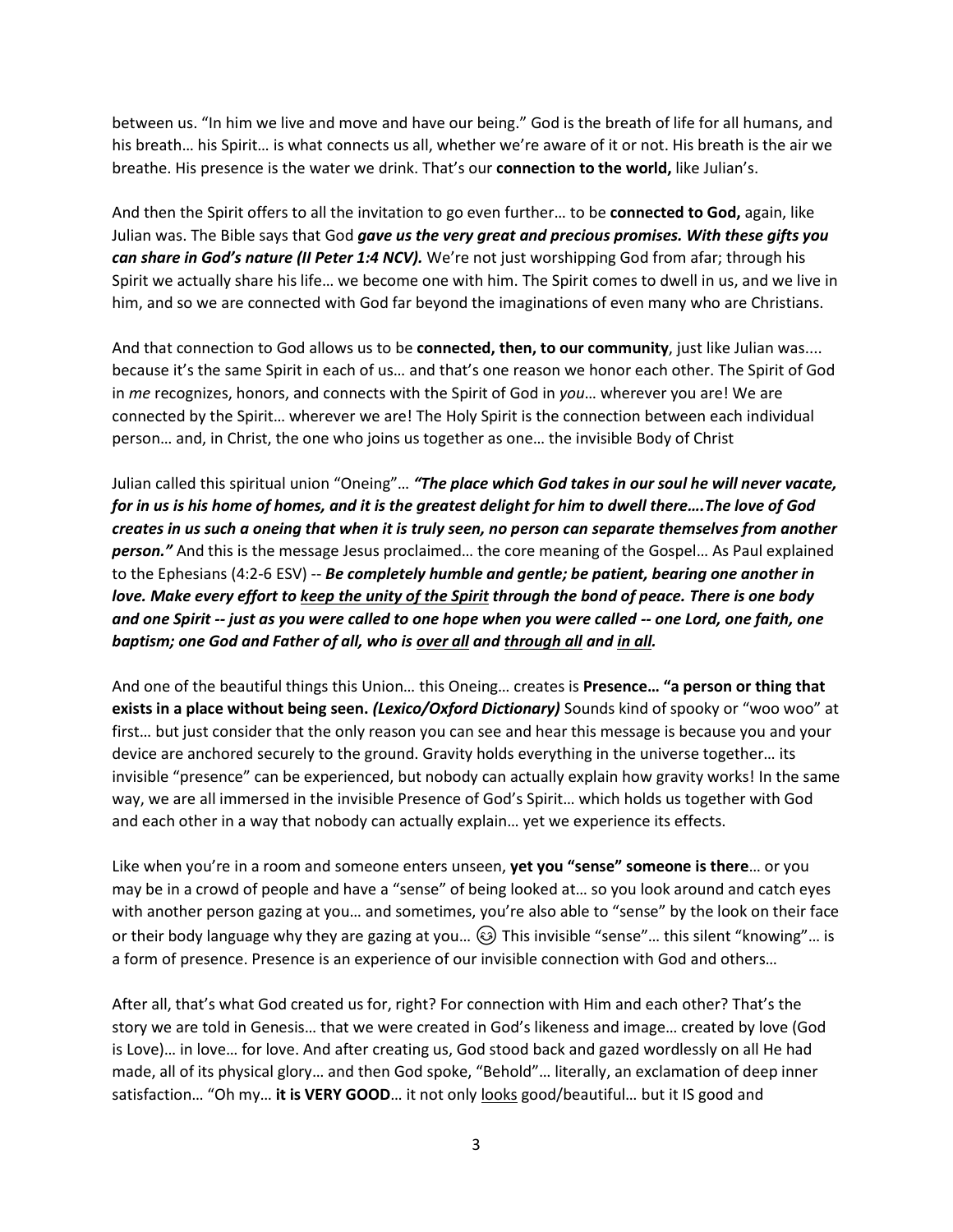beautiful!" God gazed on us in love then… and today, God is still gazing on us… but that doesn't always feel like a good thing to us, does it? Because we've been taught a lot of things about God that aren't actually true or real. Even Christians have a hard time actually letting themselves feel the Presence of God's invisible gaze on them… so, **What do you assume God feels when God looks at you?** Anger? Disappointment? Disgust? Rejection? But how do you know whether your assumptions are true?

David Benner writes: **"Ask Christians what they believe about God, and most will have a good deal to say. However, ask the same people what they know about God from direct personal experience, and most will have much less to say…. Any authentic spiritual journey must grow from a direct, personal experience of God."** And right now, we are inviting you to risk actually allowing yourself to feel God's invisible gaze on you… and to let yourself "sense" what God is really feeling toward you. This might take a bit of time… so you can pause this recording… take as much time as you like… and then come back. If you're ready, go ahead and do that now… Or, you can listen to the end, and find some time today or this week to let God show you whether what He really fells about you… and when you do… as Benner says:

**"What a different relationship begins to develop when you realize that God is head-over-heels in love with you. God is simply giddy about you. He just can't help loving you. And he loves you deeply, recklessly and extravagantly – just as you are. God knows you [sin], but your sins do not surprise him. Nor do they reduce in the slightest his love for you…. When God thinks of us he feels a deep, persistent longing – not simply for our wholeness but, more basically, for our friendship. This possibility lies at the core of our own deepest desires. It also lies at the core of our deepest fulfillment."**

We have trouble trusting some times that this is true… because we make choices that separate us from God, the world, and our community. But though we lost sight of God… and still do!... God never takes his gaze off of us. **This is good news again!**... no matter how we feel about ourselves, the world, or God even this very moment, God has re-connected the broken connections for you, for me, for all of us. In Christ, we now have spiritual eyes to see and spiritual ears to hear and spiritual presence to experience those re-connections. We can live today differently as a result… which is really, really important in a world that feels less connected as a result of social distancing, fear, political turmoil, and a nasty little virus. So let's get real practical with this. How do we live out our connectedness in response to **three significant experiences** that we and others may be having in the current challenge? I'm referring here specifically to feelings of loss, loneliness, and lovelessness. Anyone feeling any of that right now?

First, nearly all of us have feelings of **loss** right now… we've lost control of our ability to come and go as we wish, to see whom we wish, to buy what we wish. Our schedules have been up-ended, our work has been disrupted, our family lives have been radically altered, and the things we count on for daily life… **toilet paper,** for example!... are either not available or less available. We can't even have birthday parties for our kids! And there are losses of a deeper nature… people are losing their lives, and others are losing loved ones, sometimes without even being able to be with them or to have a funeral.

So what do we do with loss when we're connected to the Spirit? Well, our primary response is to remember what we have gained… which is **an eternal treasure that can never been taken away from us.** Gratitude is the response of a life permanently connected to its Source. This might be an excellent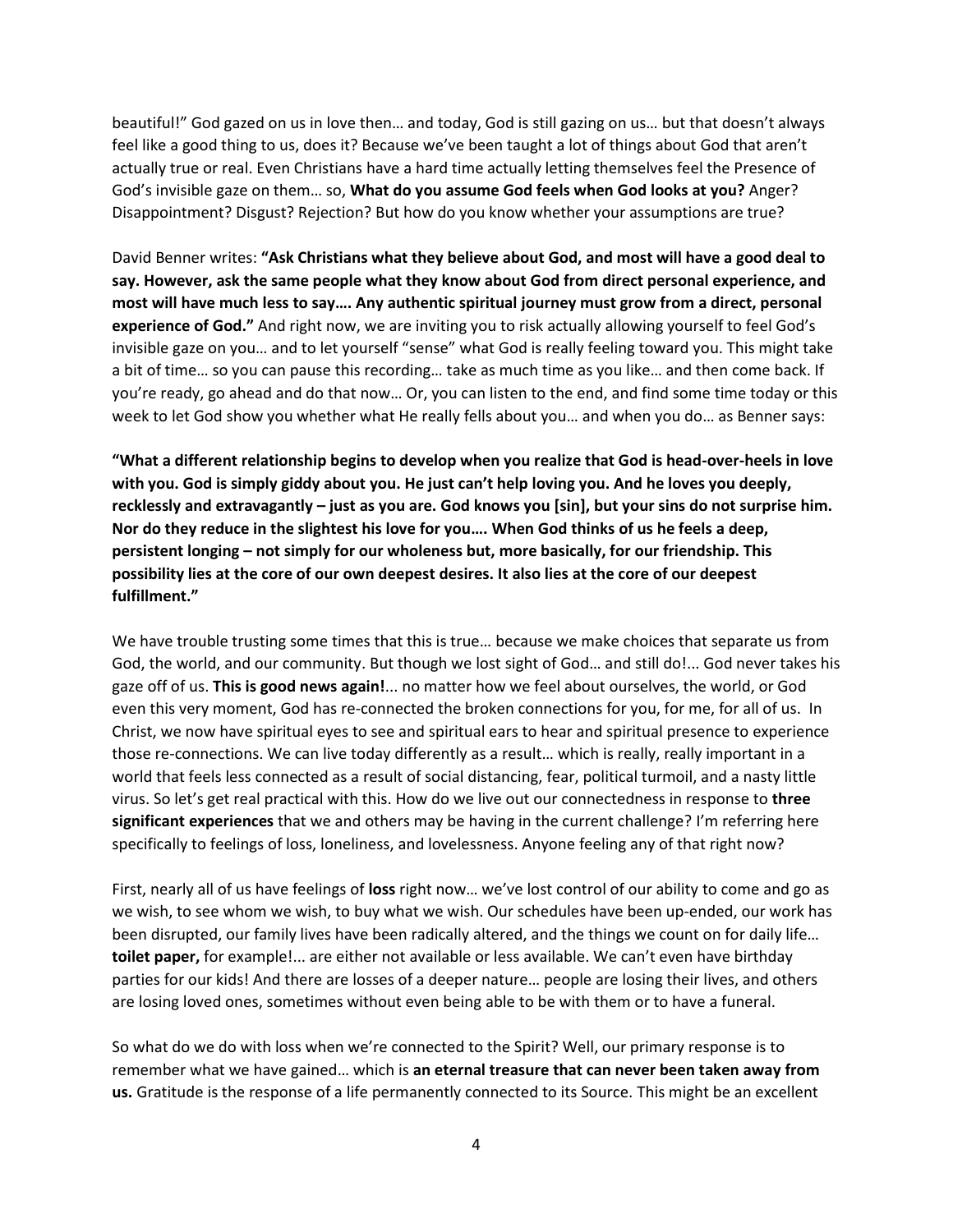time to keep a **gratitude journal.** And if you're a social media user, to post words of thanksgiving and appreciation. This might be a time to get out in nature and remember what's really real about the world, and what's really good. Let's continue to turn feelings of loss into echoes of laughter.

Now, how about **loneliness**? This is particularly hard for those who live alone. But we can feel lonely in a crowd, or in a home with other people. We need a deeper connection than just being in the same room with other people. And that's why this message is such good news!... because of the presence of God in the world, and in each of our lives. **We are connected**….already! If this crisis is going to give us anything good, let's allow it to reveal the deep and abiding connection we have with each other and with God, no matter what, no matter where. Now, that connection needs to be nurtured and strengthened, of course. Our way of meeting today is unusual and temporary, but it's connection nonetheless.

How can we **strengthen the connection** with each other even if we can't be in the same room? We have marvelous online technology, but we also still have the phone. And the USPS. And the ability to sing across empty streets through open windows, as they're doing in Italy. Don't wait for someone to connect with you… take the initiative. Reach out. Give someone a virtual hug, a reason to laugh, a reminder that THEY are not alone. No one in the kingdom of God is ever alone. No one. Ever. We have the presence of God, and it's a shareable presence.  $\odot$ 

And that's good news for those who are feeling a twinge of **lovelessness.** Our world has for generations lied to us by telling us that we need another human being to love us deeply, romantically even, in order to live a meaningful life. And so we have millions of people staving off feelings of lovelessness or depression because they don't seem to have that kind of intimate connection with others…and those feelings get worse in a time of isolation. It's brutul…and **it's unnecessary.** 

God cares about the loveless. And part of God's care is to persuade us that we were never, are never, will be never without love. Yes, that can sound like just a lot of rhetoric sometimes. But in moments like this, there's an opportunity to really let it sink in. Let's take this breath-catching moment to truly ponder, to truly test whether the love of God is enough for us. Maybe this week is an invitation to **"count the ways"** you are loved, and then count the ways you love. And celebrate each one.

What we should NOT do with our feelings of loss, loneliness, or lovelessness is run from them. Don't medicate them with substance abuse or addictive fantasies. Rather, Barbara Brown Taylor suggests that we "dirty our hands" with the emotions that rattle us most: **After years of being taught that the way to deal with painful emotions is to get rid of them, it can take a lot of reschooling to learn to sit with them instead, finding out from those who feel them what they have learned.** We have much to learn this week by connecting with others… those who share our emotions and have something to teach us about them, those to whom we have wisdom to offer about dealing with loss, loneliness, and lovelessness, and those who can persuade our hearts to trust love again…

At the beginning of this message, Tony talked about seeking wisdom in these scary times… asking God, as Julian did, to show us His meaning in it all. Well, Julian finally got her answer for her times… and the answer Jesus gave her then is still just as true today…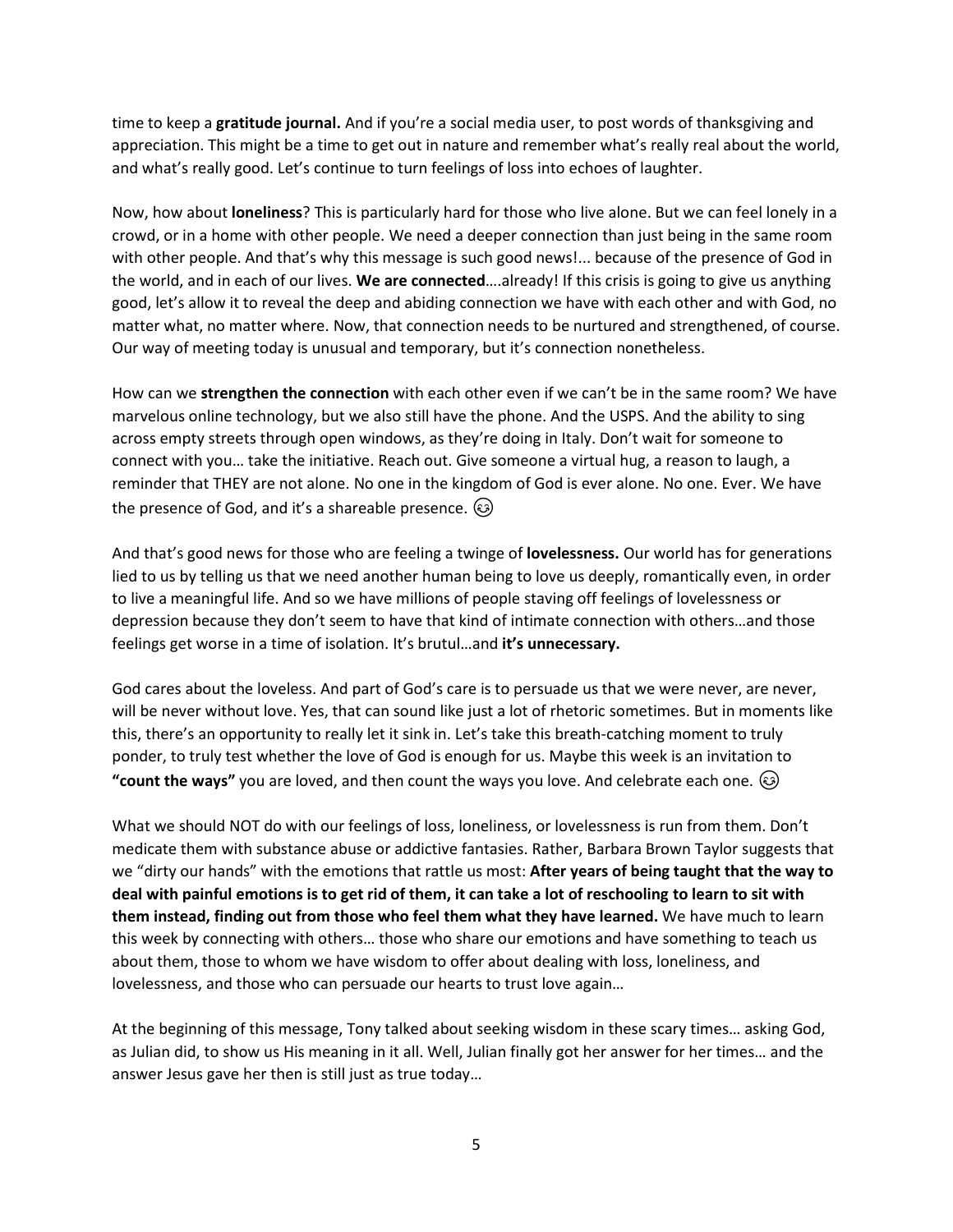*Do you want to know what your Lord meant? Know well that love was what he meant. Who showed you this? Love. What did he show? Love. Why did he show it to you? For love. Hold fast to this and you will know and understand more of the same; but you will never understand or know from it anything else for all eternity. This is how I was taught that our Lord's meaning was love. And I saw quite certainly in this and in everything that God loved us before he made us; and his love has never diminished and never shall. And all his works were done in this love; and in this love he has made everything for our profit; and in this love our life is everlasting.*

We were **created for connection**…by the Spirit in whom we live and move and have our being, by the Spirit who dwells within each of us who are in Christ, by the Spirit who makes us one with each other, no matter where we are. So let's close by sharing the Spirit's presence between and within us in a connecting prayer. We will pray through this… and ask that you also participate… by saying the parts in bold with us out loud, wherever you are… whether with others or not… and experience the Presence of God, and the presence of God's people, and the presence of love.

# **Do not fear, for I am with you; do not be dismayed, for I am your God. I will strengthen you and help you; I will uphold you with my righteous right hand.** *Isaiah 41:10*

### LEADER:

Let us pray to God, who alone makes us dwell in safety: For all who are affected by coronavirus, through illness or isolation or anxiety, that they may find relief and recovery: **ALL: Lord, graciously hear us.**

# LEADER:

For the vulnerable and the fearful, for the gravely ill and the dying, that they may know your comfort and peace: **ALL: Lord, graciously hear us.**

### LEADER:

For physicians and nurses, respiratory technicians and medical researchers, that through their skill and insights many will be restored to health: **All: Lord, graciously hear us.**

# LEADER:

For those who are guiding our nation at this time, and shaping national policies, that they may make wise decisions: **ALL: Lord, graciously hear us.**